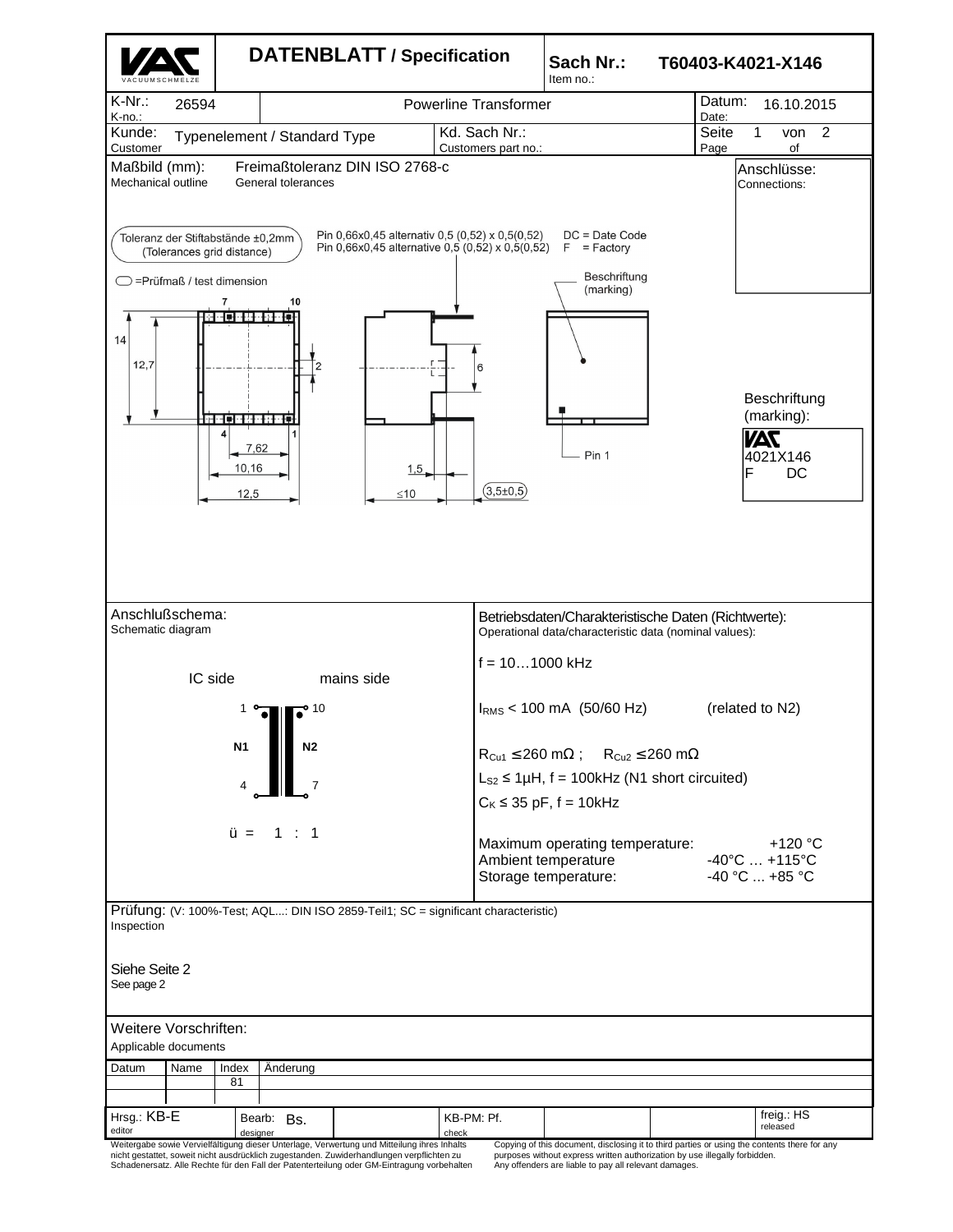|                                                                                                                                                                              |                                                        | <b>DATENBLATT / Specification</b> |                                               |                                                   | Sach Nr.:<br>T60403-K4021-X146<br>Item no.:                                                                                                        |  |               |                               |  |
|------------------------------------------------------------------------------------------------------------------------------------------------------------------------------|--------------------------------------------------------|-----------------------------------|-----------------------------------------------|---------------------------------------------------|----------------------------------------------------------------------------------------------------------------------------------------------------|--|---------------|-------------------------------|--|
| $K-Nr$ .:<br>K-no.:                                                                                                                                                          | 26594                                                  |                                   |                                               | <b>Powerline Transformer</b>                      |                                                                                                                                                    |  |               | Datum:<br>16.10.2015<br>Date: |  |
| Kunde:<br>Customer                                                                                                                                                           |                                                        | Typenelement / Standard Type      |                                               | Kd. Sach Nr.:<br>Customers part no.:              |                                                                                                                                                    |  | Seite<br>Page | $\overline{2}$<br>von 2<br>of |  |
| Prüfung: (V: 100%-Test; AQL: DIN ISO 2859-Teil1; SC = significant characteristic)<br>Inspection                                                                              |                                                        |                                   |                                               |                                                   |                                                                                                                                                    |  |               |                               |  |
| 1)                                                                                                                                                                           | (V)                                                    | M3014:                            | $U_{p, r.m.s.} = 5.1 \text{ kV},$             |                                                   | $2s$ ,<br>N1 vs N2                                                                                                                                 |  |               |                               |  |
| 2)                                                                                                                                                                           | (V)                                                    |                                   | M3011/1: $L_1 \geq 680 \mu H$ ,               | $f = 10$ kHz,<br>$U_{AC,r.m.s.} = 100$ mV<br>(SC) |                                                                                                                                                    |  |               |                               |  |
| 3)                                                                                                                                                                           | (V)                                                    | M3011/6:                          | Polarity, turns ratio:<br>Tolerance $\pm$ 2 % |                                                   |                                                                                                                                                    |  |               |                               |  |
| 4)                                                                                                                                                                           | (Fix05)<br>M3290: Solderability test acc. to chapter 1 |                                   |                                               |                                                   |                                                                                                                                                    |  |               |                               |  |
| 5)                                                                                                                                                                           | (AQL 1/S4)                                             |                                   | M3200: Mechanical test                        |                                                   |                                                                                                                                                    |  |               |                               |  |
| Typprüfung:<br>Type test                                                                                                                                                     |                                                        |                                   |                                               |                                                   |                                                                                                                                                    |  |               |                               |  |
| 1)                                                                                                                                                                           | High voltage test according to M3014                   |                                   |                                               |                                                   |                                                                                                                                                    |  |               |                               |  |
| $U_{p, r.m.s.} = 5.7 \text{ kV},$ 1 min,<br>N1 gegen/vs N2                                                                                                                   |                                                        |                                   |                                               |                                                   |                                                                                                                                                    |  |               |                               |  |
| 2)<br>(Fix05)<br>M3292:<br>Resistance to soldering heat acc. to chapter 1                                                                                                    |                                                        |                                   |                                               |                                                   |                                                                                                                                                    |  |               |                               |  |
| Messungen nach Temperaturangleich der Prüflinge an Raumtemperatur<br>Measurements after temperature balance of the samples at room temperature                               |                                                        |                                   |                                               |                                                   |                                                                                                                                                    |  |               |                               |  |
| <b>Applicable documents:</b>                                                                                                                                                 |                                                        |                                   |                                               |                                                   |                                                                                                                                                    |  |               |                               |  |
| Designed, manufactured and tested in accordance to EN 60950 (IEC 950) and complies with the standards.                                                                       |                                                        |                                   |                                               |                                                   |                                                                                                                                                    |  |               |                               |  |
| Parameters: Reinforced insulation: N1 vs N2<br>and $/$ or<br>Working voltage: 450 V r.m.s.<br>Overvoltage category: 3<br>Pollution degree: 2<br>Insulation material group: 3 |                                                        |                                   |                                               |                                                   | Reinforced insulation: N1 to N2<br>Working voltage: 300 V r.m.s.<br>Overvoltage category: 4<br>Pollution degree: 2<br>Insulation material group: 3 |  |               |                               |  |
| Housing material, casting resin and wire UL - listed                                                                                                                         |                                                        |                                   |                                               |                                                   |                                                                                                                                                    |  |               |                               |  |
|                                                                                                                                                                              |                                                        |                                   |                                               |                                                   |                                                                                                                                                    |  |               |                               |  |
| Hrsg.: KB-E<br>editor                                                                                                                                                        |                                                        | Bearb: Bs.<br>designer            |                                               | KB-PM: Pf.<br>check                               |                                                                                                                                                    |  |               | freig.: HS<br>released        |  |

ighesigner († designer University Index Lack Leck)<br>Weitergabe sowie Vervielfältigung dieser Unterlage, Verwertung und Mitteilung ihres Inhalts<br>Alther the setattet, soweit nicht ausdrücklich zugestanden. Zuwiderhandlungen

Copying of this document, disclosing it to third parties or using the contents there for any<br>purposes without express written authorization by use illegally forbidden.<br>Any offenders are liable to pay all relevant damages.